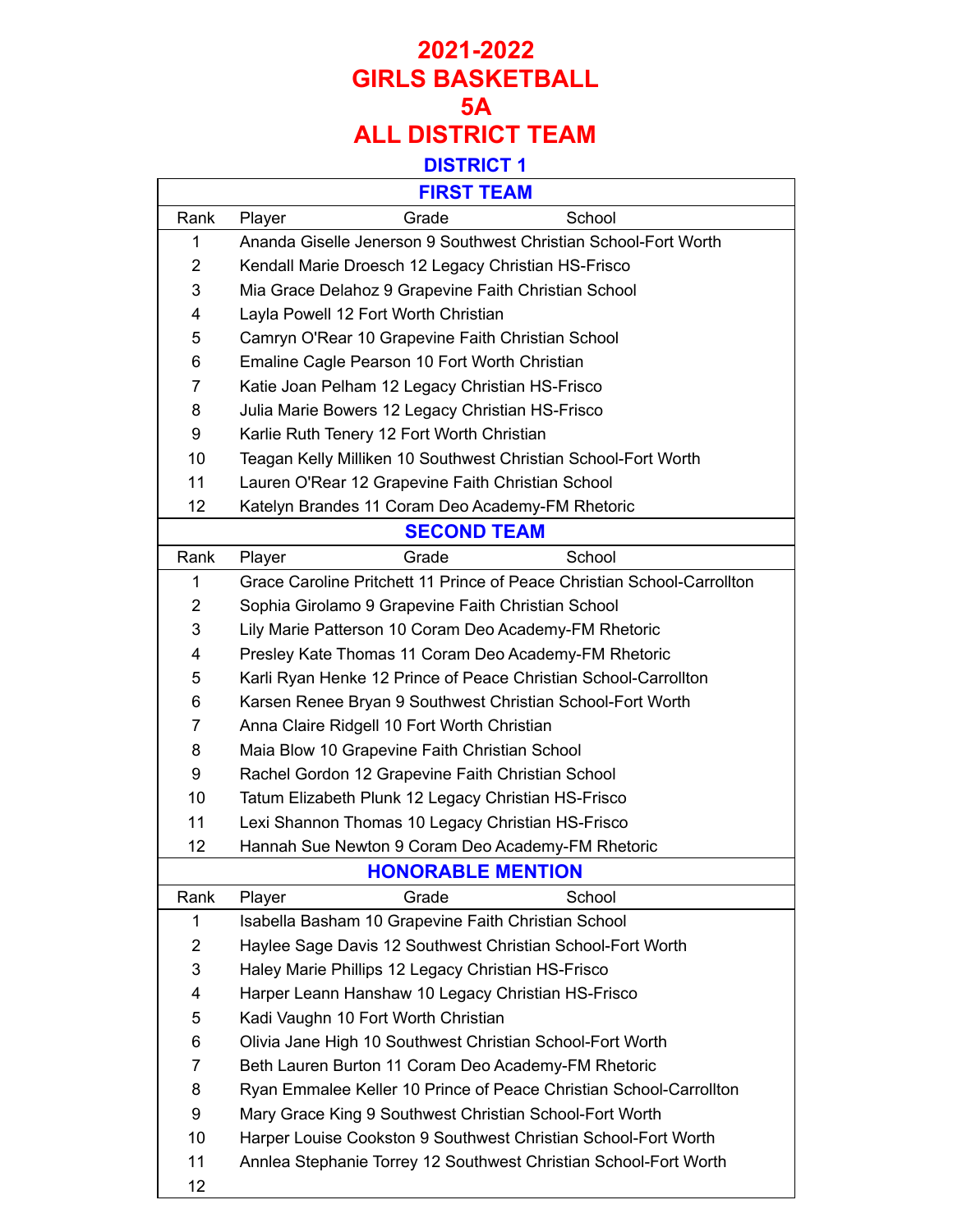### **DISTRICT 2**

|                | <b>FIRST TEAM</b>                                         |
|----------------|-----------------------------------------------------------|
| Rank           | School<br>Grade<br>Player                                 |
| 1              | Kennedy Chappell 11 Dallas Christian School-Mesquite      |
| $\overline{2}$ | Caitlynn Jordan 11 Dallas Christian School-Mesquite       |
| 3              | Maddie Perkins 11 Dallas Christian School-Mesquite        |
| 4              | Jacquelynn Schlegel 10 Dallas Christian School-Mesquite   |
| 5              | Brenna Reese Hill 9 Grace Community School-Tyler          |
| 6              | Abigail Elizabeth Thomas 11 McKinney Christian Academy    |
| 7              | Mollee Kortland McCurley 12 The Brook Hill School-Bullard |
| 8              | Reece D Porter 11 Grace Community School-Tyler            |
| 9              | Ansley Hughes 12 Dallas Christian School-Mesquite         |
| 10             | Maeci Brooke Wilson 12 The Brook Hill School-Bullard      |
| 11             | Maddison Marie Clark 12 McKinney Christian Academy        |
| 12             | Leeza Dayian 10 Dallas Christian School-Mesquite          |
|                | <b>SECOND TEAM</b>                                        |
| Rank           | Player<br>Grade<br>School                                 |
| $\mathbf 1$    | Megan Greer 9 Dallas Christian School-Mesquite            |
| $\overline{2}$ | Olivia Kate Clark 10 Grace Community School-Tyler         |
| 3              | Grace L Sutton 10 Grace Community School-Tyler            |
| 4              | Mary Clare Woodard 11 Grace Community School-Tyler        |
| 5              | Macie Ellen Mathis 9 Grace Community School-Tyler         |
| 6              | Lila Morris 9 The Brook Hill School-Bullard               |
| 7              | Karmen Miller 9 The Brook Hill School-Bullard             |
| 8              | Landrey Rian McNeel 10 The Brook Hill School-Bullard      |
| 9              | Bethany Lavender 11 The Brook Hill School-Bullard         |
| 10             | Gracelyn Marie Krause 10 McKinney Christian Academy       |
| 11             | Meagan Lynn Stephenson 11 McKinney Christian Academy      |
| 12             | Trenity Okedele 11 Dallas Christian School-Mesquite       |
|                | <b>HONORABLE MENTION</b>                                  |
| Rank           | Player<br>Grade<br>School                                 |
| $\mathbf 1$    | Ella Cunningham 10 Dallas Christian School-Mesquite       |
| 2              | Josie Schlegel 10 Dallas Christian School-Mesquite        |
| 3              | Hannah Sue Massingale 9 McKinney Christian Academy        |
| 4              |                                                           |
| 5              |                                                           |
| 6              |                                                           |
| 7              |                                                           |
| 8              |                                                           |
| 9              |                                                           |
| 10             |                                                           |
| 11             |                                                           |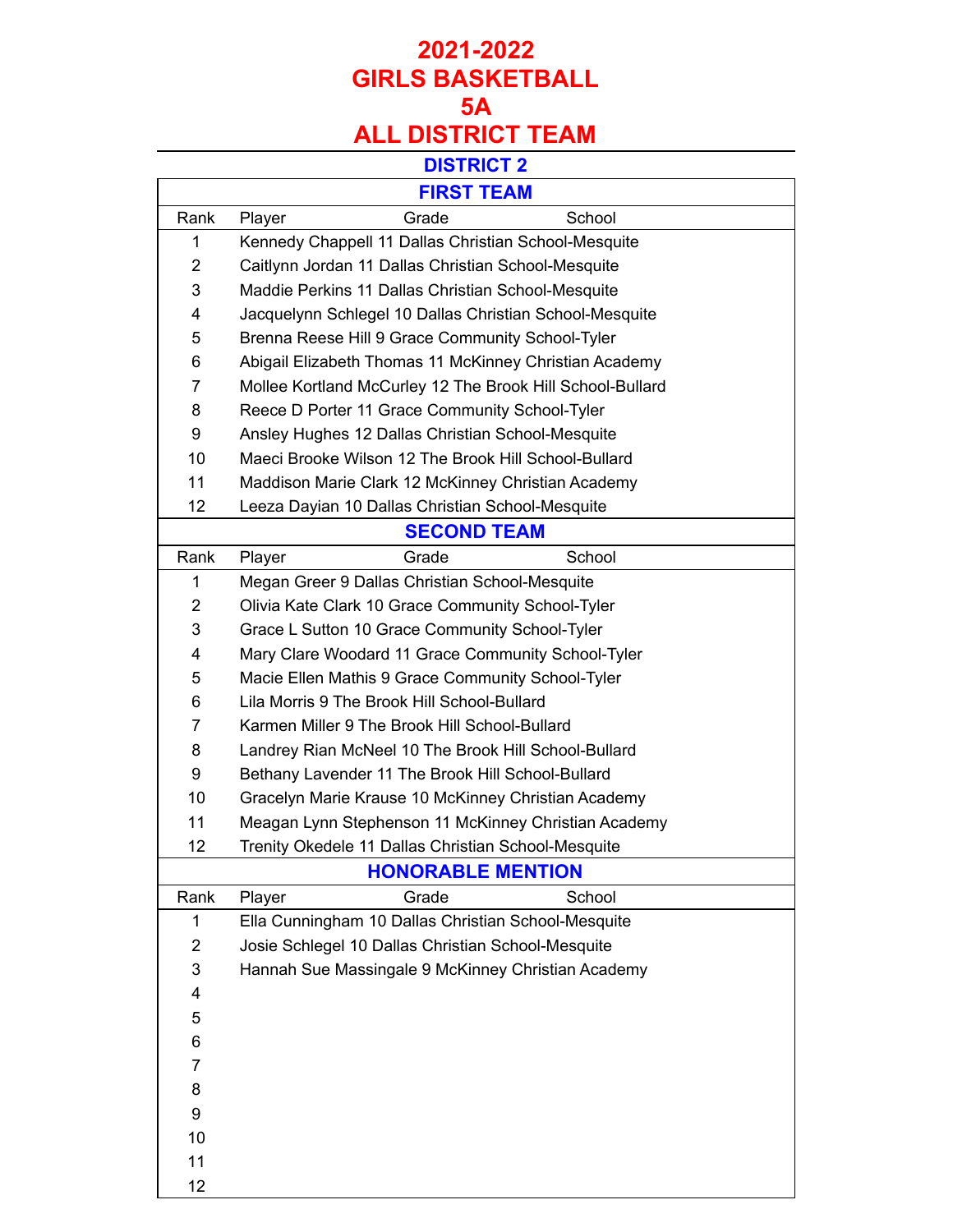# **DISTRICT 3**

| <b>FIRST TEAM</b> |                                                                 |  |
|-------------------|-----------------------------------------------------------------|--|
| Rank              | Grade<br>School<br>Player                                       |  |
| 1                 | Alexa K Elizondo 12 Geneva School of Boerne                     |  |
| 2                 | Christian M Howard 12 Geneva School of Boerne                   |  |
| 3                 | Lily Watkins 12 St. Michael's Catholic Academy-Austin           |  |
| 4                 | Kalysta Martin 10 Providence Catholic School-San Antonio        |  |
| 5                 | Kennedy Jean Carlyle 10 Hyde Park High School-Austin            |  |
| 6                 | Chloe Donnell 9 Geneva School of Boerne                         |  |
| 7                 | Audrey Griffith 12 St. Michael's Catholic Academy-Austin        |  |
| 8                 | Kristen Smith 11 Hyde Park High School-Austin                   |  |
| 9                 | Emily Grace Harris 12 Saint Mary's Hall-San Antonio             |  |
| 10                | Aubrey Acheson 10 Brentwood-Austin                              |  |
| 11                | Sarah Elizabeth Scully 12 Regents School of Austin              |  |
| 12                | Mia Wilson 12 St. Michael's Catholic Academy-Austin             |  |
|                   | <b>SECOND TEAM</b>                                              |  |
| Rank              | Grade<br>School<br>Player                                       |  |
| 1                 | Maegan Riebel 9 Geneva School of Boerne                         |  |
| 2                 | Sydney M Griffey 12 Geneva School of Boerne                     |  |
| 3                 | Jordyn Dawson 10 St. Michael's Catholic Academy-Austin          |  |
| 4                 | Jadyn Dawson 9 St. Michael's Catholic Academy-Austin            |  |
| 5                 | Riley Penney 12 Hyde Park High School-Austin                    |  |
| 6                 | Jizelle Ava Marie Schubert 11 Hyde Park High School-Austin      |  |
| 7                 | Nicole Randall Mays 12 Saint Mary's Hall-San Antonio            |  |
| 8                 | Alicia Garner 12 Brentwood-Austin                               |  |
| 9                 | Laura Sierra 9 St. Anthony Catholic High School-San Antonio     |  |
| 10                | Lorena Andrea Serrano 10 Providence Catholic School-San Antonio |  |
| 11                | Mairin Marie Scully 10 Regents School of Austin                 |  |
| 12                | Emily Baumgartner 11 TMI - Episcopal-San Antonio                |  |
|                   | <b>HONORABLE MENTION</b>                                        |  |
| Rank              | School<br>Player<br>Grade                                       |  |
| $\mathbf 1$       | Brynn M Riebel 11 Geneva School of Boerne                       |  |
| 2                 | Jillian Getman 12 St. Michael's Catholic Academy-Austin         |  |
| 3                 | Avery Lindsey 12 St. Michael's Catholic Academy-Austin          |  |
| 4                 | Julia Marie Garcia 11 Saint Mary's Hall-San Antonio             |  |
| 5                 | Tynneson Allen 11 Brentwood-Austin                              |  |
| 6                 | Abbie Burcham 11 Brentwood-Austin                               |  |
| 7                 | Lisette Vargas 9 St. Anthony Catholic High School-San Antonio   |  |
| 8                 | Airial Casillas 10 St. Anthony Catholic High School-San Antonio |  |
| 9                 | Sarah Valdez 12 Providence Catholic School-San Antonio          |  |
| 10                | Abigail Elizabeth Preston 11 Regents School of Austin           |  |
| 11                | Anna M Ledbetter 10 Regents School of Austin                    |  |
| 12                | Claire Rollwitz 12 TMI - Episcopal-San Antonio                  |  |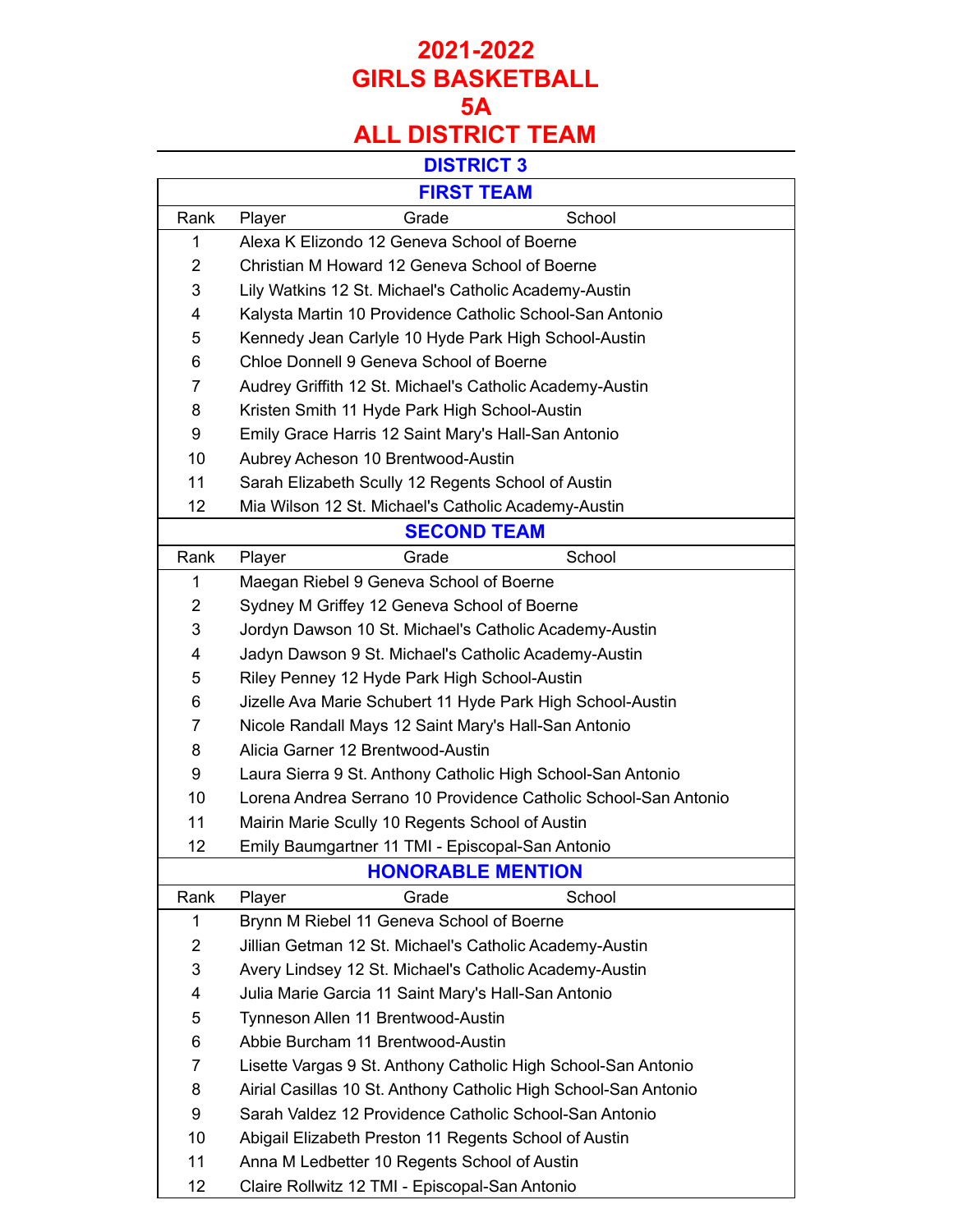### **DISTRICT 4**

|                | <b>FIRST TEAM</b>                                                |
|----------------|------------------------------------------------------------------|
| Rank           | School<br>Grade<br>Player                                        |
| 1              | Regina Tovar 10 St. Joseph Academy-Brownsville                   |
| $\overline{2}$ | Talayah Chanyaman 12 Incarnate Word Academy-Corpus Christi       |
| 3              | Alejandra Gonzalez 12 St. Joseph Academy-Brownsville             |
| 4              | Emma Trelawny Romanczyk 10 Incarnate Word Academy-Corpus Christi |
| 5              | Natalia C. Montemayor 12 St. Joseph Academy-Brownsville          |
| 6              | Lillian Brown 10 Incarnate Word Academy-Corpus Christi           |
| 7              | Jolie Elizalde 10 St. John Paul II High School-Corpus Christi    |
| 8              | Robyn Crain 10 St. John Paul II High School-Corpus Christi       |
| 9              | Lauren Jean Theriot 12 St. Joseph High School-Victoria           |
| 10             | Lucia Gonzalez 12 St. Joseph Academy-Brownsville                 |
| 11             | McKenna Lutz 10 Incarnate Word Academy-Corpus Christi            |
| 12             | Vanessa Martinez 12 St. Augustine-Laredo                         |
|                | <b>SECOND TEAM</b>                                               |
| Rank           | School<br>Player<br>Grade                                        |
| 1              | Elise Marie Esparza 12 St. Joseph Academy-Brownsville            |
| $\overline{2}$ | Ella Kathryn Goodman 11 Incarnate Word Academy-Corpus Christi    |
| 3              | Yliana Martinez 12 St. John Paul II High School-Corpus Christi   |
| 4              | Madeline Stefka 10 St. Joseph High School-Victoria               |
| 5              | Vichelle Ortiz 9 St. Augustine-Laredo                            |
| 6              | Andrea Emilene Jasso 11 St. Joseph Academy-Brownsville           |
| 7              | Madison Oliveira 10 St. John Paul II High School-Corpus Christi  |
| 8              | Olivia Hobbs 10 St. Joseph High School-Victoria                  |
| 9              | Zoe Voreis 11 St. Joseph Academy-Brownsville                     |
| 10             | Tiana Rae Ramos 12 St. John Paul II High School-Corpus Christi   |
| 11             | Bridget Bludau 10 St. Joseph High School-Victoria                |
| 12             | Anna Miori 10 St. Joseph High School-Victoria                    |
|                | <b>HONORABLE MENTION</b>                                         |
| Rank           | Player<br>Grade<br>School                                        |
| 1              |                                                                  |
| $\overline{2}$ |                                                                  |
| 3              |                                                                  |
| 4              |                                                                  |
| 5              |                                                                  |
| 6              | No selections were made for this honor                           |
| 7              | by the District.                                                 |
| 8              |                                                                  |
| 9              |                                                                  |
| 10             |                                                                  |
| 11             |                                                                  |